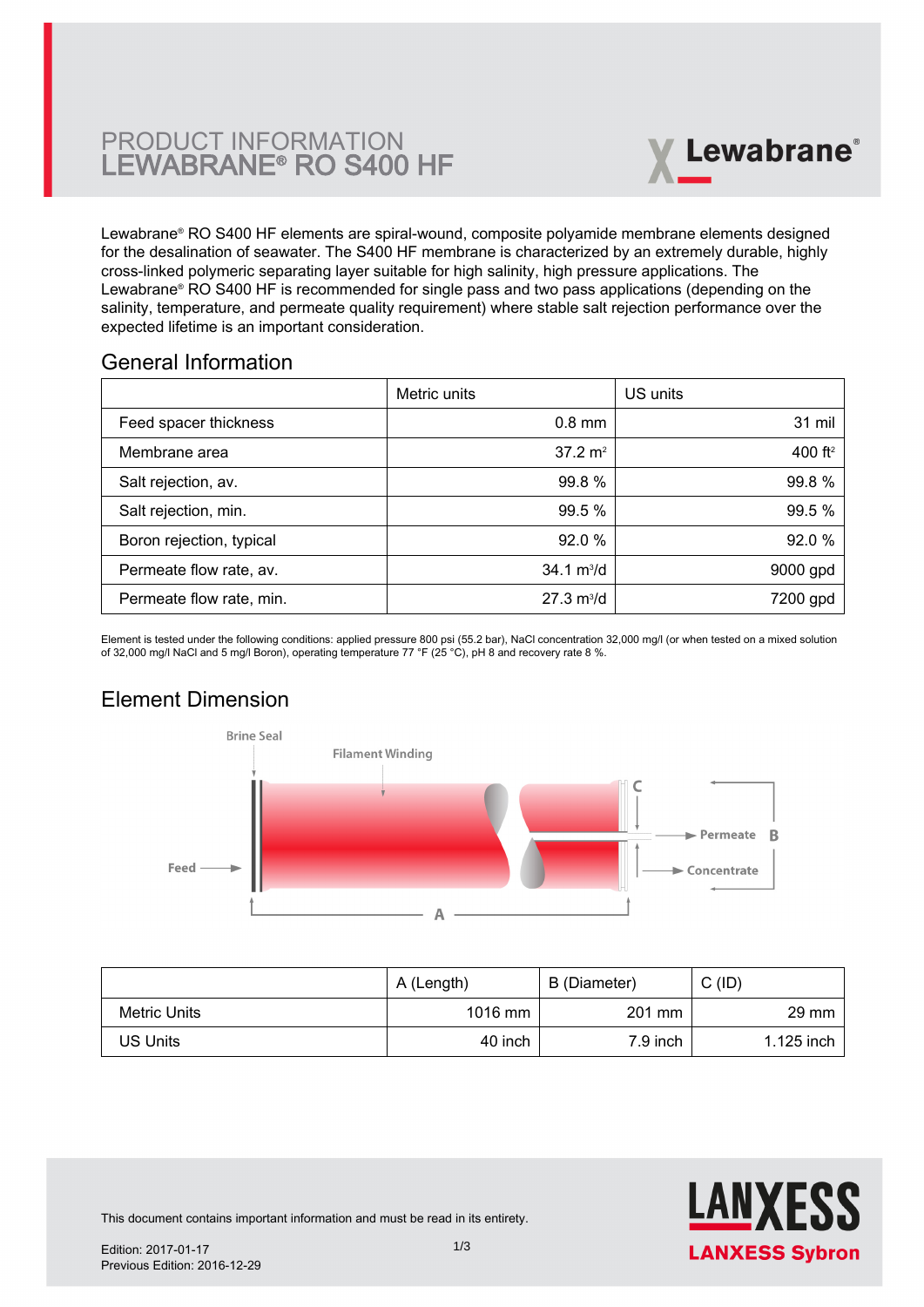# PRODUCT INFORMATION LEWABRANE® RO S400 HF



### Application Data

|                                 | Metric units       | US units       |
|---------------------------------|--------------------|----------------|
| Operating pressure, max.        | 83 bar             | 1200 psi       |
| Operating temperature, max.     | $45^{\circ}$ C     | $113^{\circ}F$ |
| Feed water SDI, max.            | 5                  | 5              |
| pH range during operating       | $2 - 11$           | $2 - 11$       |
| pH range during cleaning        | $1 - 12$           | $1 - 12$       |
| Pressure drop per element, max. | 1.0 <sub>bar</sub> | 15 psi         |
| Pressure drop per vessel, max.  | 3.5 <sub>bar</sub> | 50 psi         |
| Chlorine concentration, max.    | $0.1$ ppm          | $0.1$ ppm      |

As with any product, use of the products mentioned in this publication in a given application must be tested (including field testing, etc.) by the user in advance to determine suitability.

## Additional Information

- Treat RO Elements with care; do not drop the element.
- Each RO Element is wet tested, preserved in a 1% weight sodium bisulfite solution, and vacuum packed in oxygen barrier bags.
- During storage, avoid freezing and direct sunlight. The temperature should be below 35 °C (95 °F).

## After Installation

- Keep the RO Elements wet, and use a compatible preservative for storage duration longer than 7 days.
- During the inital start up, discharge the first permeate to drain for 30 min.
- Permeate back pressure should not exceed feed pressure at any time.
- The RO Elements shall be maintained in a clean condition, unfouled by particulate matter or precipitates or biological growth.
- Consider cleaning, if the pressure drop increases by 20% or water permeability decreases by 10%.
- Use only chemicals which are compatible with the membrane.
- For additional information consult the Lewabrane® technical information available at www.lpt.lanxess.com.



This document contains important information and must be read in its entirety.